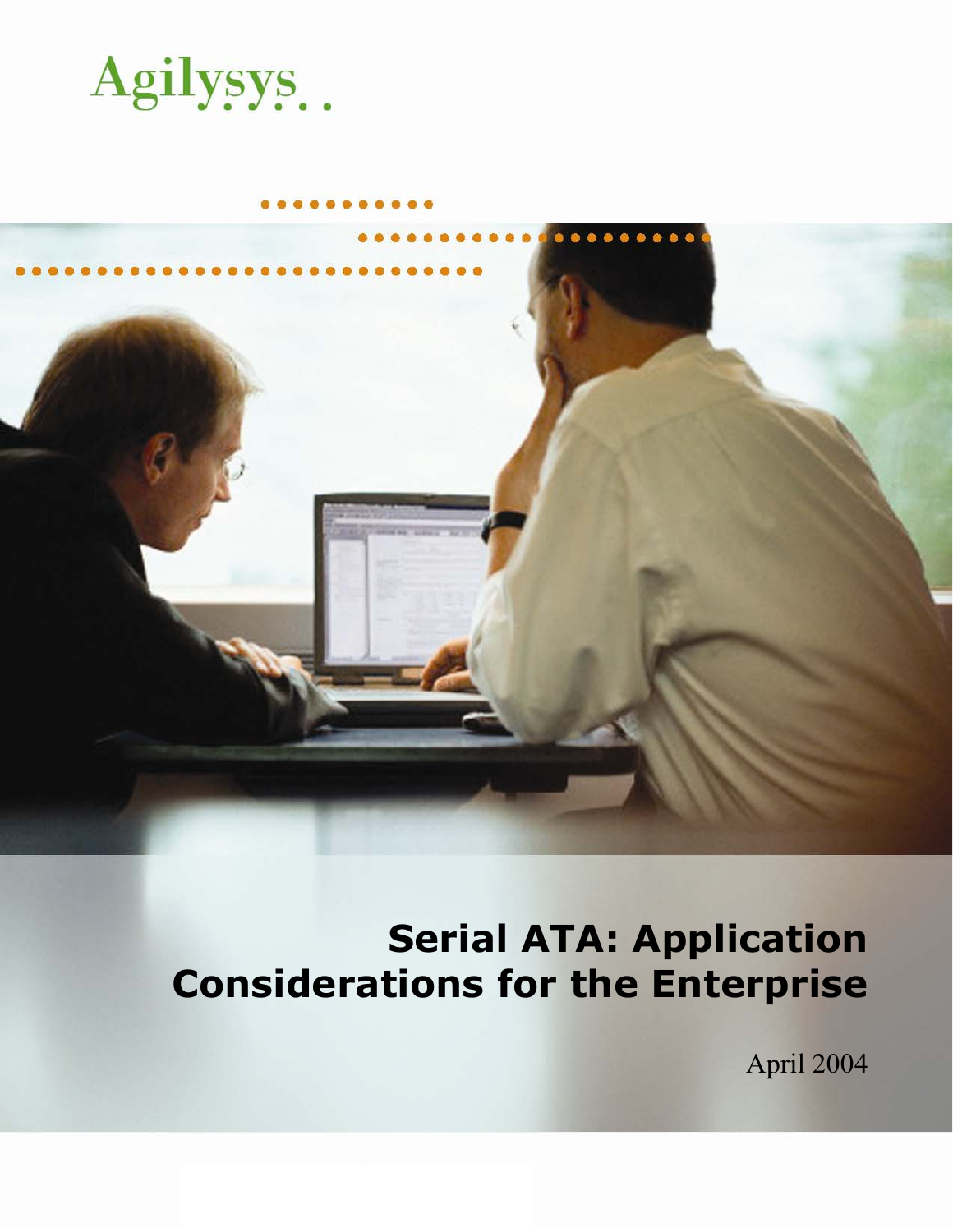

# **Serial ATA: Application Considerations for the Enterprise**

## **April 2004**

## **by Rob Taylor**

*IBM Storage Program Manager Agilysys, Inc.* 

**The intent of this paper is to educate the reader about information that will allow you to intelligently determine where Serial ATA fits in your environment and where it does not, and in fact where it should be avoided. It will be shown that Serial ATA solutions will not be better in performance than FC drives, but in many cases good enough to justify the lower dollar costs.** 

As we all know, the IT industry has been under an extreme budget squeeze for the last 30 months. CIOs no longer have a blank check to spend on upgrading or implementing new systems. The trend to do more with less, applies not only to staff augmentation, but to hardware acquisition as well. Often it is a desirable tradeoff to obtain a lower cost solution, which may not feature the highest performance, but is perfectly sufficient for the application at hand.

Within this context, companies today face storage capacity requirements that are increasing at a tremendous pace. Enterprises are generating massive amounts of data—e-mail, e-mail attachments, video, audio and databases—and IT managers are anxious to identify and purchase the most cost-effective, easy-to-manage storage solutions available.

Information, now more than ever, is also seen as a vital corporate asset with intrinsic value. Federal requirements for information storage and access mandated by The Health Insurance Portability and Accountability Act (HIPPA) and the Sarbanes-Oxley Act, as well as other legislation are accelerating companies into regulatory compliance to protect some of their most valuable and potentially dangerous information from improper use.

*©2004 Agilysys, Inc. All rights reserved. Page 1 of 10 www.agilysys.com 1-800-448-6177*  · ··················· · · ·· · · · · · · · · · ·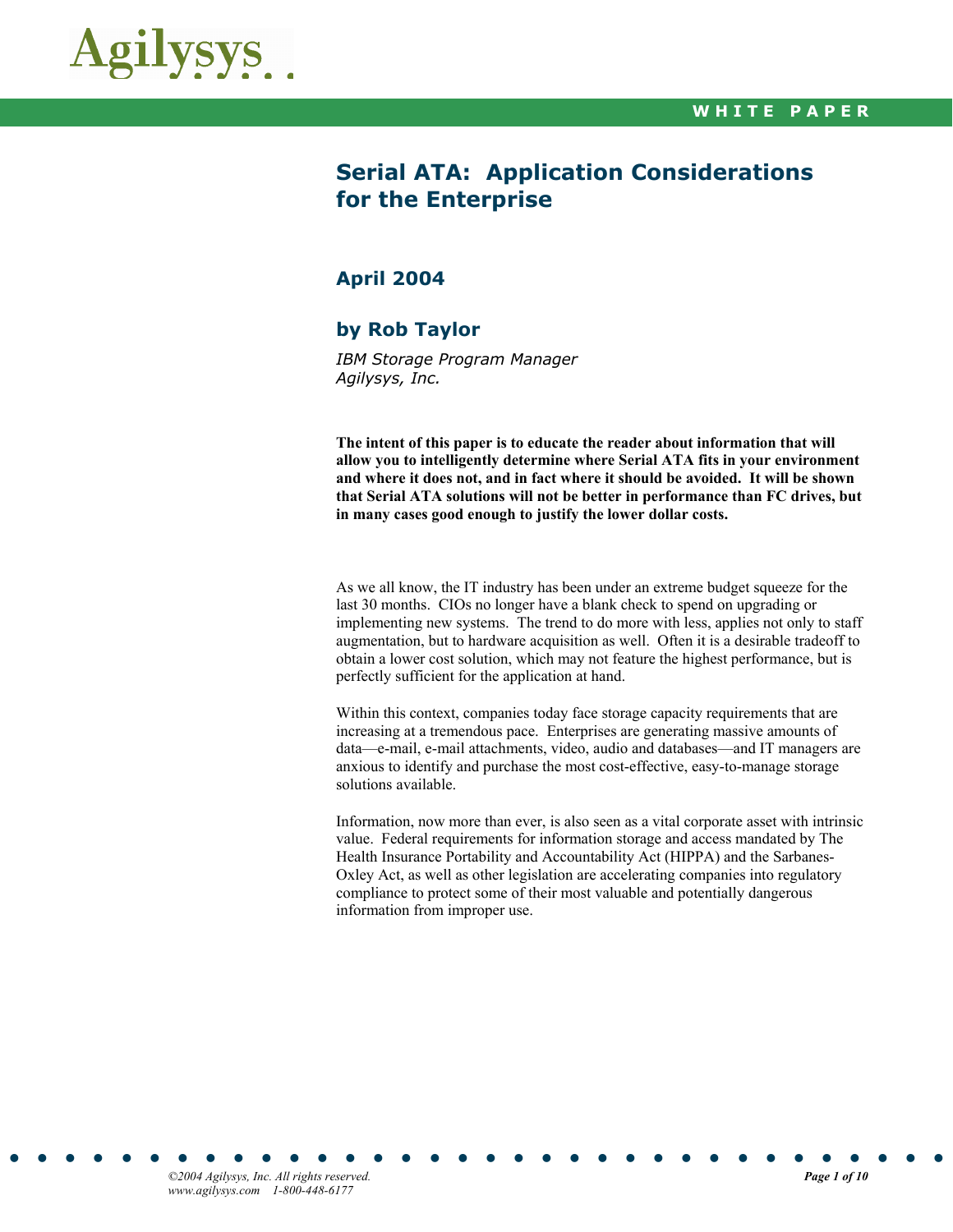

## **Fiber Channel versus Serial ATA defined by cost**

For enterprise class external storage systems with large capacity requirements, highend disk drives, such as Fiber Channel (FC) drives or SCSI drives, usually are the desired solution. They offer high performance, availability, reliability and functionality. Unfortunately, they also account for a majority of the total cost of the system. Disk drives can represent the majority of a storage system's overall cost. After factoring in the cost of controllers, enclosures and software, disk drives can represent anywhere from 30-80 percent of the storage system acquisition cost. As a result, for certain storage applications, companies are seeking cheaper alternatives to FC disks, but without sacrificing too much in performance, availability, and reliability.

Advanced Technology Attachment (ATA) technology has been available for several years as a low cost alternative to more expensive FC disk drives. Parallel ATA technology, also known as Integrated Drive Electronics (IDE) technology, was originally developed for the personal computer environment, and has been adapted for use in the mid-range Unix environment in recent years. Several manufacturers, notably EMC and NetApp, have provided disk subsystems utilizing Parallel ATA disk drives. While these systems do provide a low cost alternative to FC drives, they do possess some limitations in the areas of performance and reliability.

The most recent advancement in ATA technology is Serial Advanced Technology Attachment (SATA) interface technology. As its name implies, Serial ATA is based on serial signaling technology, unlike current IDE hard drives that use parallel signaling. Initially, Serial ATA was developed as a follow-on PC drive technology, primarily to overcome the speed and connectivity limitations of Parallel ATA.

However, it also introduces to the ATA environment certain enterprise-like functionality and features, such as command queuing and hot pluggability, that makes this technology appropriate for certain enterprise type applications.

As such, Serial ATA brings to market a new technology that can reduce costs. It also opens up a new class of storage, known as Near Line storage, for the mid- range environment that previously was only served by enterprise class drives. The performance and scalability of Serial ATA are helping it become a preferred lowcost storage interface for certain mid-market to enterprise storage applications, such as backup and archiving, or high bandwidth applications, such as video streaming and video editing.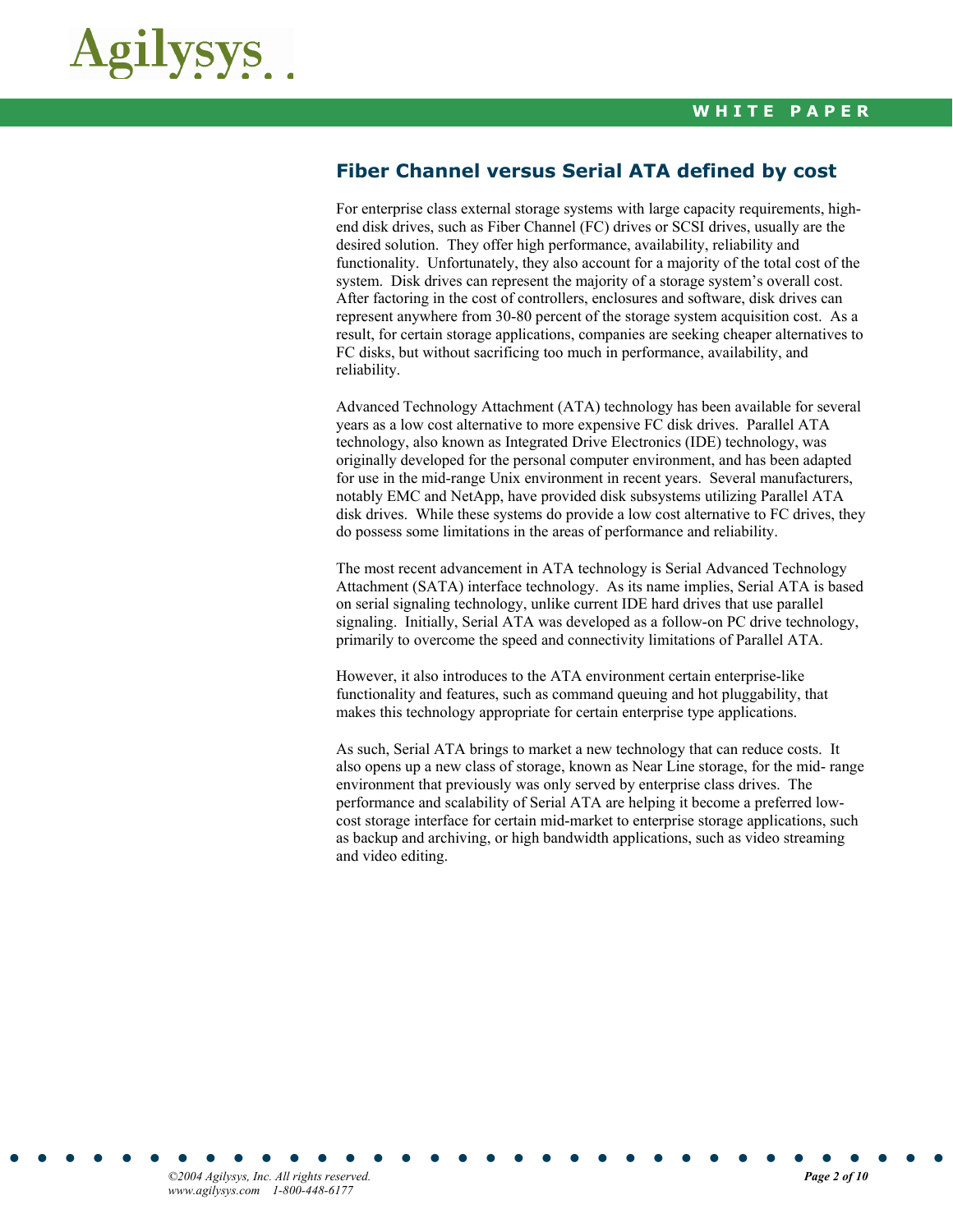

## **Cost Advantages Propel Market Adoption**

The advantages of serial ATA disk drives over enterprise class drives are primarily in lower costs, pure and simple. Why and how are Serial ATA drives less costly than enterprise class FC drives? The difference in cost is primarily a function of the manufacturing process of the drives. Enterprise class drives are intended for servers and multi-user systems requiring heavy-duty performance and reliability. Because of this, FC drives are typically manufactured to a duty cycle greater than 70 percent, and for a very high work rate. They are tested to actually run 100 percent of the time, with warranties that typically run five years and MTBF in excess of one million hours.

Serial ATA drives on the other hand are designed and built to a duty cycle of around 20-30 percent, which means that they demand less stringent manufacturing standards, and less costly component parts. Because of this Serial ATA drives are approximately 25 percent of the cost of FC drives, on a cost per MB basis.



**Enterprise Disk Drive Forecast IDC Aug 2003** 

The key fact is that for some applications Serial ATA performance level is quite adequate. This fact is not lost on CIOs and other IT budget decision makers.

According to August 2003 IDC estimates\* 12 percent of the drives shipped into enterprise storage solutions will be desktop class ATA in 2004. This will include both serial ATA drives and parallel ATA drives, which are still being used in large quantities. These will primarily be used for NAS storage and iSCSI. IDC also predicts this number will be growing to 16 to 20 percent over the years 2005 and 2006.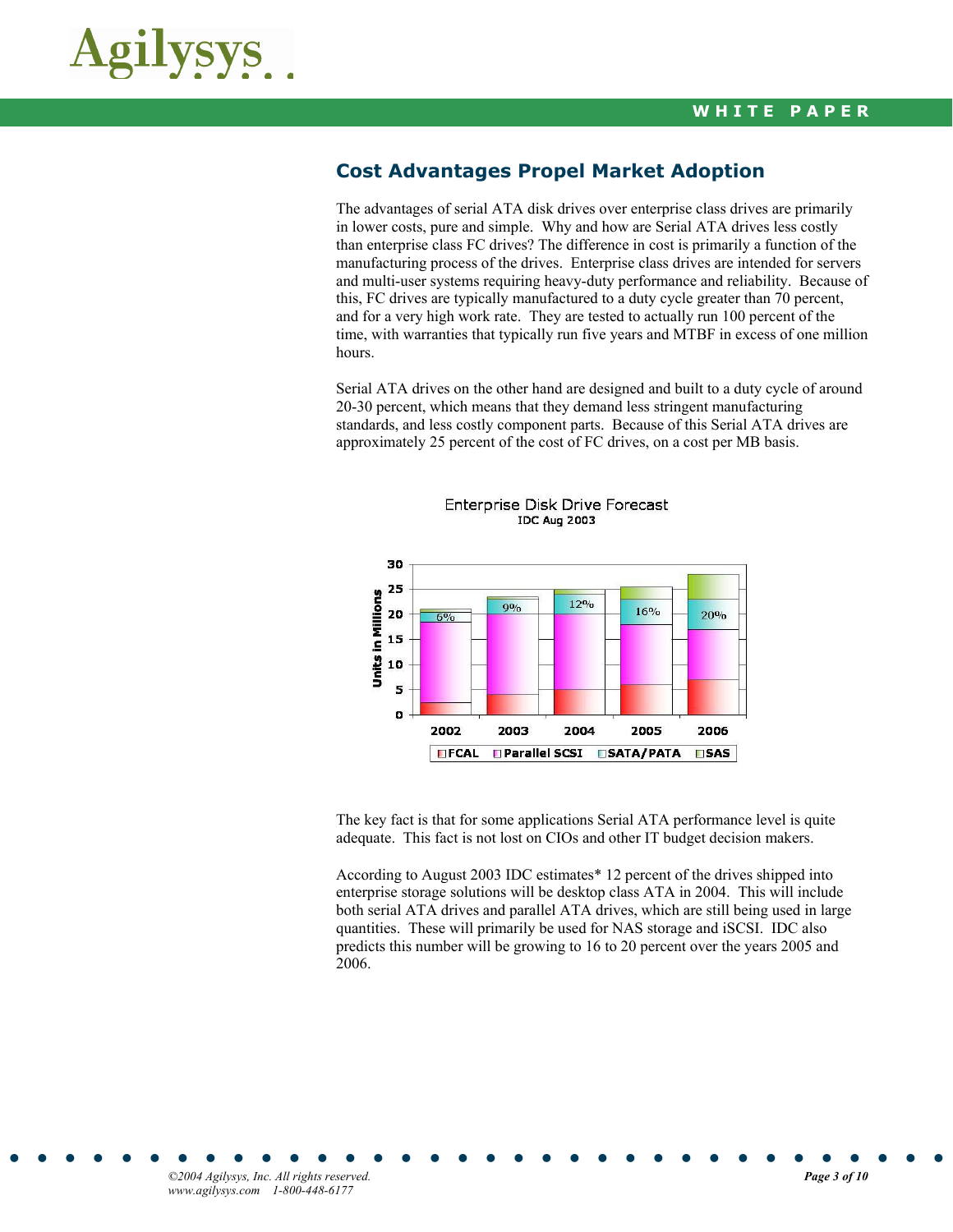

## **Differences between Serial ATA and its predecessor, Parallel ATA**

Serial ATA is an evolution of the traditional desktop storage interconnect, Parallel ATA, or IDE as it is also known, referencing the integrated controller and disk drive technology. Parallel ATA has been the standard storage interface technology on personal computers since its introduction nearly 20 years ago. Although there have been several developments to the specification that added performance, it has changed little in the past ten years. Parallel ATA design allows only two drives per bus or two drives per cable. The classic 40-ribbon cable is large and cumbersome. These design limitations, coupled with faster applications and PC processor performance, means that it is often the cause of bottlenecks in data transfer, because it has achieved its maximum data transfer rate. At 133 MBS, Parallel ATA has reached its top end of its capability.

Serial ATA, by contrast offers many advantages that not only replace Parallel ATA, but give it many opportunities beyond the traditional desktop market as a viable option for server and NAS networked storage:

#### *Point-to-point connectivity*

Serial ATA is a point-to-point connection that allows multiple ports to be aggregated into a single controller that is typically located either on the motherboard or as an add-in, RAID card. Serial ATA features a single cable between the controller and each drive, which means that each drive can talk to the controller without having to wait for other data traffic to clear first. Unlike parallel drives that are daisy chained, each drive that is configured on a controller is individually addressable. The advantage of point to point-to-point connectivity permits faster data streaming, and easier communication with multiple disk drives.

#### *Performance*

Unlike Parallel ATA's upper limit of 133 MBS, Serial ATA technology will deliver 1.5 Gbps (150 MBS) of performance to each drive. Serial ATA defines a roadmap starting at 1.5 gigabits per second (equivalent to a data rate of 150 MBS) and migrating to 3 gigabits per second (300 MBS) by the end of the year, then to 6 gigabits per second (600 MBS). This roadmap supports up to ten years of storage evolution, based on historical trends.

#### *Legacy OS support*

Because of the legacy support inherent in the Serial ATA specification, operating system support will be simplified. The Serial ATA specification allows for additional features to be added to applications. Additional features will be subject to normal driver validation processes

#### *Hot-pluggability*

Drives on a server can be replaced without having to power down the entire machine, which saves significant maintenance time. With serial cables, they are easy to connect and disconnect.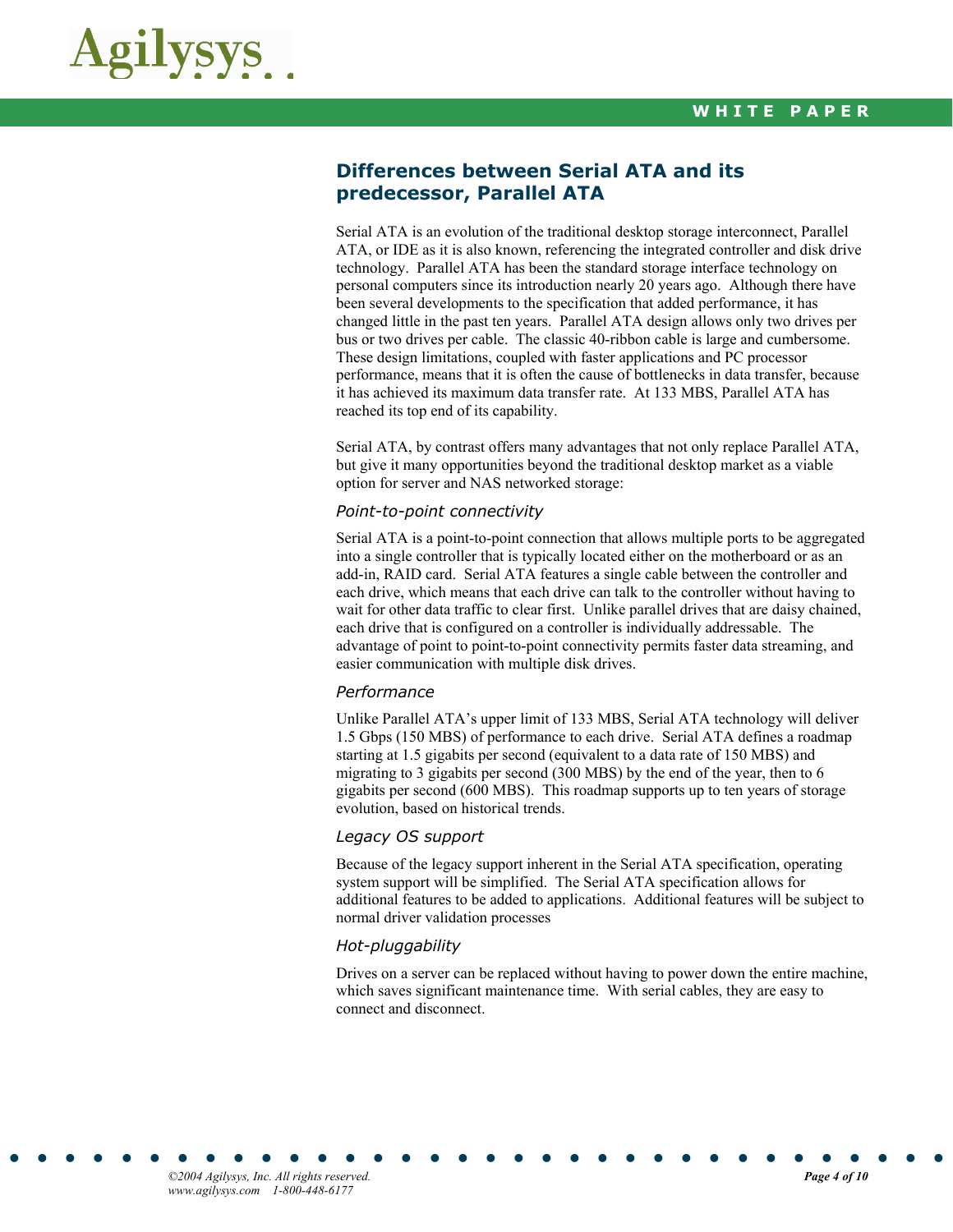

#### *CRC error correction*

With Parallel ATA Cyclic Redundancy Checking (CRC) is performed on the data being transmitted back and forth but not on the commands. Serial ATA integrates CRC on the command and data packet level for enhanced bus reliability. Cyclic redundancy code detects all single and double-bit errors and ensures detection of 99.998 percent of all possible errors Primarily the Cyclical Redundancy is designed to be software compatible with current OS's, eliminating the need for new drives or changing existing OS.

# **Supports command queuing (in Serial ATA II)**

Soon Serial ATA drives will be able to support command queuing, an important characteristic of FC drives that allow the drive to optimize the order of workloads.

*To understand where Serial ATA best fits, it is necessary to understand the different drive classifications and characteristics:* 

#### *Desktop*

Parallel ATA desktop drives are commonly found in laptops and PCs, and constitute almost 90 percent of total disk drive market. They are very inexpensive to manufacture; and are designed for low duty cycle. They are not designed to take the stresses and loads of heavy utilization. Attempting to drive a laptop disk drive for 24 hrs a day, at duty cycle of 20 percent, will dramatically shorten its lifespan.

#### **Desktop disk drives feature:**

- Single-user systems, designed for lower workloads
- Lower performance and availability requirements than Enterprise class drives
- Low costs due to mass manufacturing and less expensive technology
- Designed for low activity, around 20-30 percent duty cycles
- Operating times assumed to be typically eight hours/day
- Typical warranty is one to three years

*©2004 Agilysys, Inc. All rights reserved. Page 5 of 10 www.agilysys.com 1-800-448-6177*  · ··················· · · ·· · · · · · · · · · ·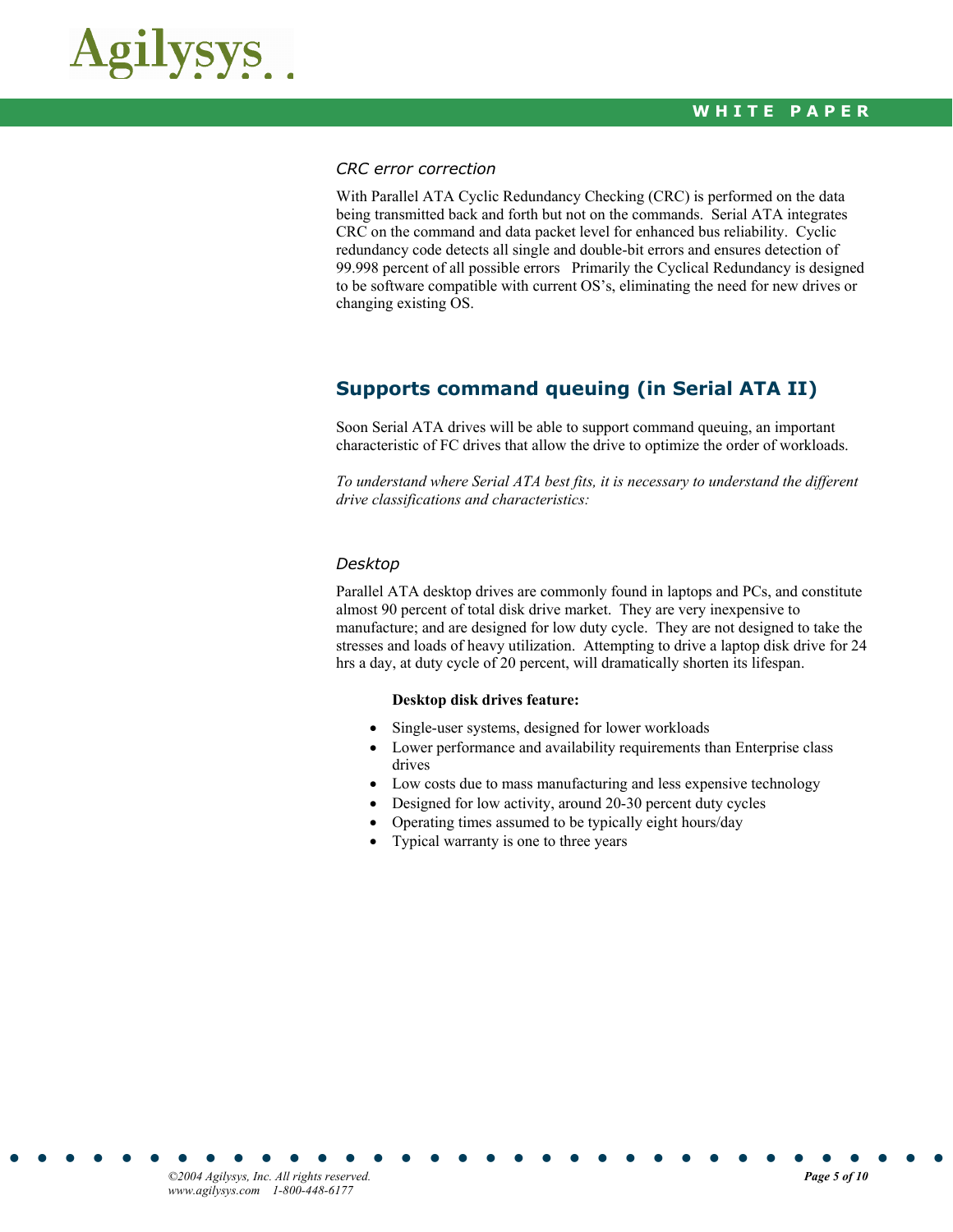

#### *Enterprise*

Enterprise class drives are utilized in high performance external storage subsystems. Enterprise drives are designed and manufactured to run 24 hours a day, and to do so without failure. These drives typically in the past have been FC or SCSI.

#### **Enterprise disk drives feature:**

- Intended for servers or multi-user systems
- High performance, availability, reliability and functionality
- Higher costs than desktop drives due to limited manufacturing (comparatively) and more robust and expensive technology
- Designed for very high activity, >70 percent duty cycle
- Typically enterprise class drives spin at 10,000 or 15, 000 rpms.
- Operating times are 24 hours/day
- Typical warranty is five years

#### *Near Line*

Near Line is a new class of drives that is taking hold in mid-range storage marketplace. Near Line drives offer similar technology from a connectivity standpoint as the desktop class. But they are manufactured and tested to much more stringent qualifications. Near Line drives are intended for multi-user systems under low workloads. As such, they offer significant improvements in drive reliability and higher capacity, though transfer rates are not as high as FC drives.

#### **Near Line features:**

- Low performance, but "similar" reliability specifications under low workloads
- High capacity, some "selected" components
- Designed for moderate activity, around 30-40 percent duty cycle
- Spin at 7,200 rpm today, with 10,000 rpm on the horizon
- Operating times are 24 hours/day
- Typical warranty is three years

*©2004 Agilysys, Inc. All rights reserved. Page 6 of 10 www.agilysys.com 1-800-448-6177*  · ··················· · · ·· · · · · · · · · · ·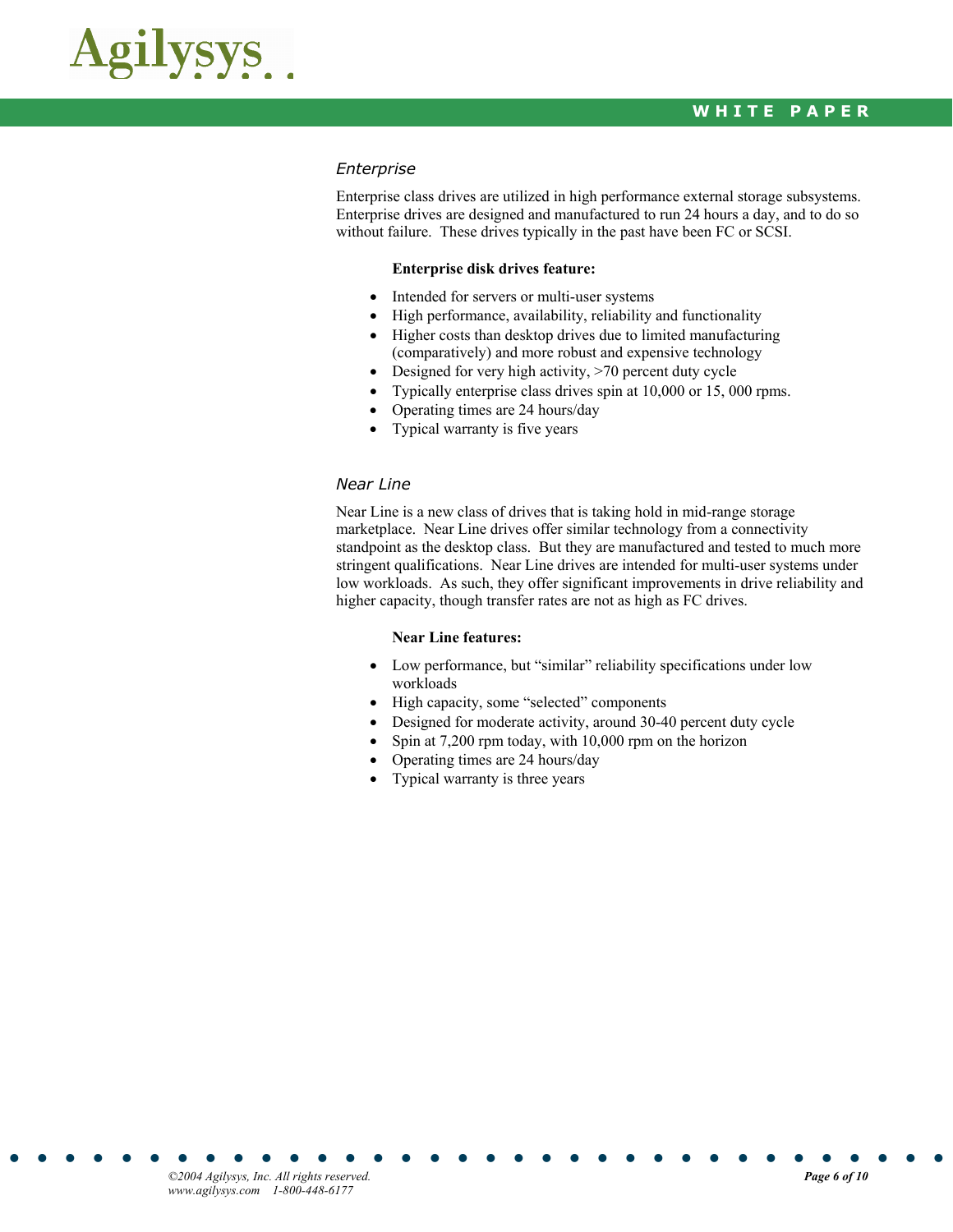

## **Duty Cycles**

One of the issues key in understanding the applicability of desktop class Serial ATA drives is realizing what the duty cycles of drives really means.

For purposes of this paper, duty cycle is the percentage of time in a 24-hour period the drive is actually doing something; searching, seeking, reading or writing data. Specifically duty cycle is the proportion of time during which a component, device, or system is operated.

The duty cycle can be expressed as a ratio or as a percentage. Suppose a disk drive actually operates for 10 seconds per minute, its duty cycle would be 10/60, or 16.67 percent. On the other hand, if an application were actually using the disk drive for 45 seconds per minute, the duty cycle would be 75 percent. In the first example, Serial ATA disk technology would probably be perfectly acceptable as a disk storage device since Serial ATA drives are designed and manufactured to a duty cycle target of around 30 percent. The second example, the duty cycle of 75 percent would probably cause excessive instances of disk failure if Serial ATA drives were used.

| <b>APPLICATION</b> | Read<br>Intensive | Write Internation | <b>JO literatie</b> | Timigipit<br>lite is he | Raidon<br>Access | Segre (that<br>Access. |
|--------------------|-------------------|-------------------|---------------------|-------------------------|------------------|------------------------|
| OLTP               | à                 | ٠                 |                     |                         | ٠                |                        |
| Data Ware to use   | ٠                 |                   | ٠                   |                         | ٠                |                        |
| Sustain (SCP)      |                   |                   |                     |                         |                  |                        |
| File Serving       |                   |                   |                     |                         | ٠                |                        |
| Medical Imaging    |                   |                   |                     |                         |                  |                        |
| meanteret.         |                   |                   |                     |                         |                  |                        |
| Mittmedia Video    |                   |                   |                     |                         |                  |                        |
| Document<br>maging |                   |                   |                     |                         |                  |                        |
| CADCAM             | ٠                 |                   | W.                  |                         | ¥.               |                        |
| Back p/Recovery    |                   | ä                 |                     | ä,                      |                  | ×                      |

## **Application Profiles**

It is important to realize that the selection of a properly configured disk storage array is often driven by the type of applications to be run. The Application Storage Profile chart, which is not intended to be a comprehensive application list, characterizes the technical requirements of some large application classifications. Further discussion will help to reveal that Serial ATA is very well suited to a class of throughput applications, such as file serving, medical imaging, Internet serving, Web serving, video streaming, as well as some other non-throughput intensive applications under certain circumstances.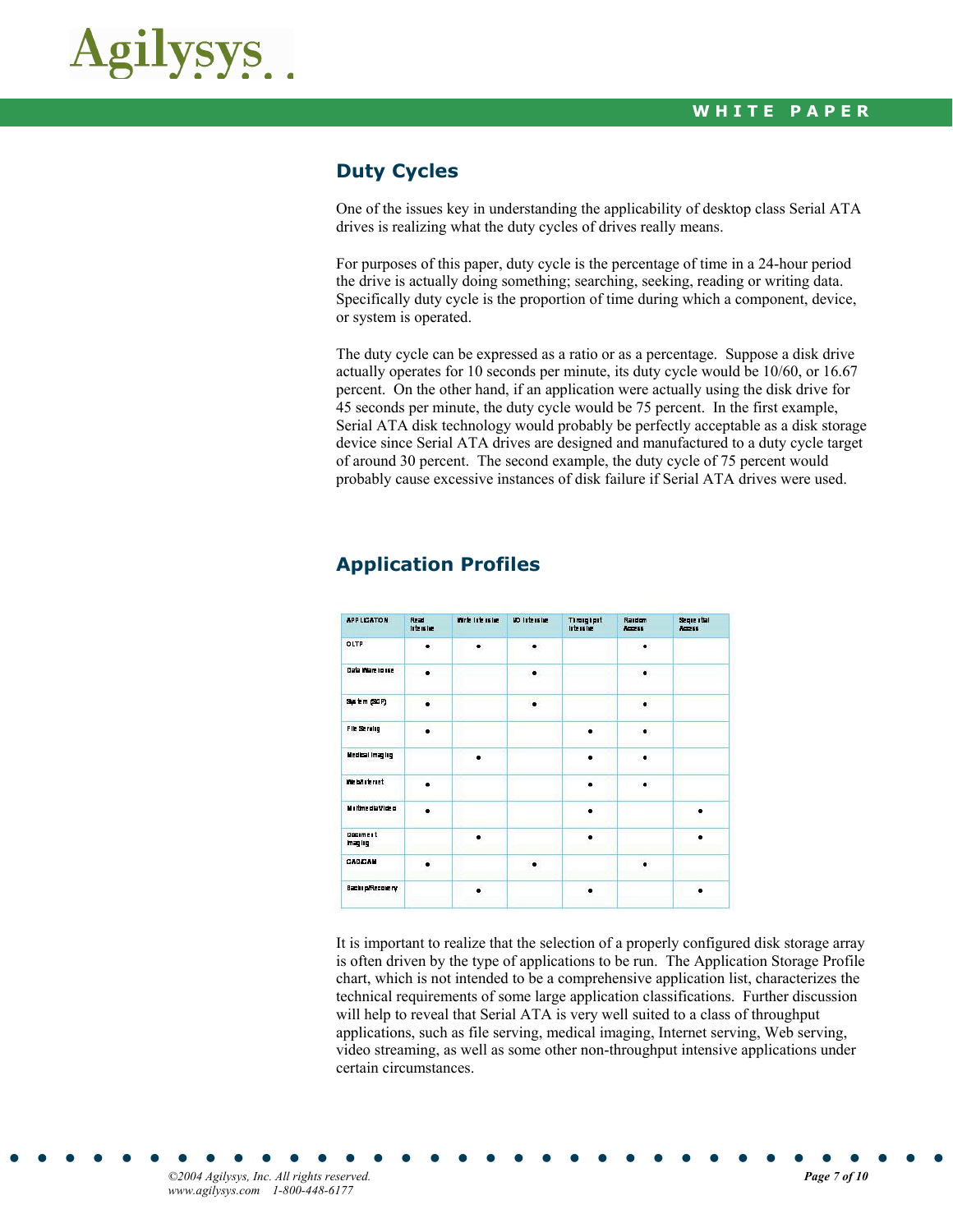

Comparison tests of desktop class Serial ATA drives with FC drives running under these applications, reveals that the Serial ATA drives may be as much as four to five times slower than FC drives (measured in IOPS) when using small (4KB) block sizes, and when attached to identical RAID controllers.

This would seem to indicate that desktop class Serial ATA drives are not the best option for use with applications that read and write data in small blocks, particularly if performance is a consideration. However, when the size of the data blocks that are used gets larger, this performance differential between desktop Serial ATA and FC becomes much less pronounced. At a block size of 512KB, the data transfer rates of desktop class Serial ATA and FC drives are very similar when driven by identical controllers.

What this means, for a range of throughput intensive applications where the activity consists of large block writes and occasional reads, as opposed to heavy block level activity, desktop class Serial ATA offers a sweet spot. In this type of application, typically users would need to retrieve an entire file, possibly making modifications, and writing it back. Activity is throughput intensive since there is a lot of data to read. Activity is not Input/Output (I/O) intensive since files will only be accessed infrequently.

On the other hand, desktop class Serial ATA is not considered optimal for OLTP (Online Transaction Processing) and other write-intensive applications because of the slow rotational speed of most Serial ATA drives. These would include applications, such as order entry systems or call centers that require constant, instantaneous access to data, such as databases and frequently accessed user data.

## **Where to use Serial ATA as Primary Storage**

While Serial ATA is not normally used as primary storage in the midrange or enterprise environments, there are some applications for which SATA may well be appropriate because of the I/O demand characteristics of the application. Some of these application environments are listed below.

#### *Bandwidth streaming applications*

These include applications where transfer rate is more important that seek times, or which also feature media or rich content. For example, recording of seismic applications used to locate oil and natural gas deposits. It would be hard to justify that this activity is not mission critical to the success of the oil exploration company. Yet this application also exhibits characteristics that are write and throughput intensive, and therefore falls right into the sweet spot of Serial ATA.

*©2004 Agilysys, Inc. All rights reserved. Page 8 of 10 www.agilysys.com 1-800-448-6177*  · ··················· · · ·· · · · · · · · · · ·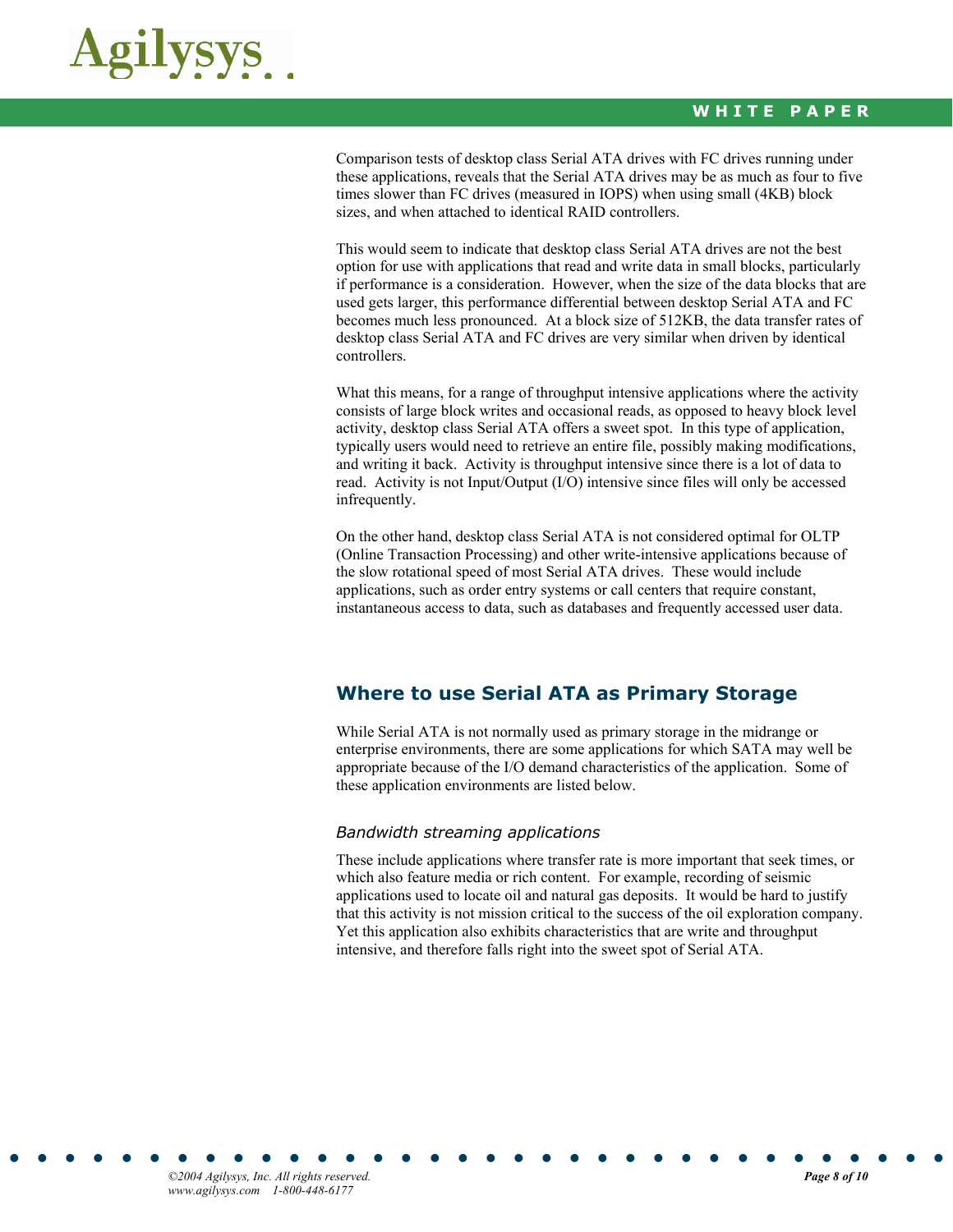

#### *Some business applications with low or limited IOPS performance*

Some business application I/O performance requirements also fall within Serial ATA's 30-40 percent duty cycle comfort zone. For example, an order entry system for high-ticket items that trickle in during the day, rather than at a high rate. Here a low cost Serial ATA solution can also economically benefit from robust controllers, enclosures and management software that is shared between FC and Serial ATA drives.

#### *Where to use Serial ATA As Near Line (secondary) storage*

The performance and reliability characteristics of Serial ATA are much more suited to use as Near Line secondary storage. It can also be used to cache online storage for quicker backups to tape. Secondary storage represents a large percentage of most companies' data requirements and is ideally a much better fit for Serial ATA technology.

#### *Disaster Recovery typical site*

Disaster Recovery strategies requires users to mirror data from one location to another for back up. Storage at the second location may not necessarily have the same stringent performance and access requirements as the primary site. Here it would be much less expensive to put Serial ATA at the secondary site.

#### *Tape cache*

Serial ATA drives boast excellent sequential read and write performance, which makes it ideal for backup and recovery applications in which data is written sequentially to, and recovered sequentially from disk. This application is characterized by very low activity. Data is written once in large blocks, read once, and then backed up to tape.

#### *Fixed content/managed retention data*

Content managed data solutions almost always use Serial ATA in their applications. This is data that needs to be stored in a nonerasable and nonrewritable format and is most often stored in archives and repositories. As organizations address new regulatory and legal compliance requirements, they must ensure that necessary documents and records are available in their original formats and accessible when needed. These include temporary workspace applications that are written and occasionally "retrievable for reference". E-mail archives, financial archives, medical files, land records fall into this category.

*©2004 Agilysys, Inc. All rights reserved. Page 9 of 10 www.agilysys.com 1-800-448-6177*  · ··················· · · ·· · · · · · · · · · ·